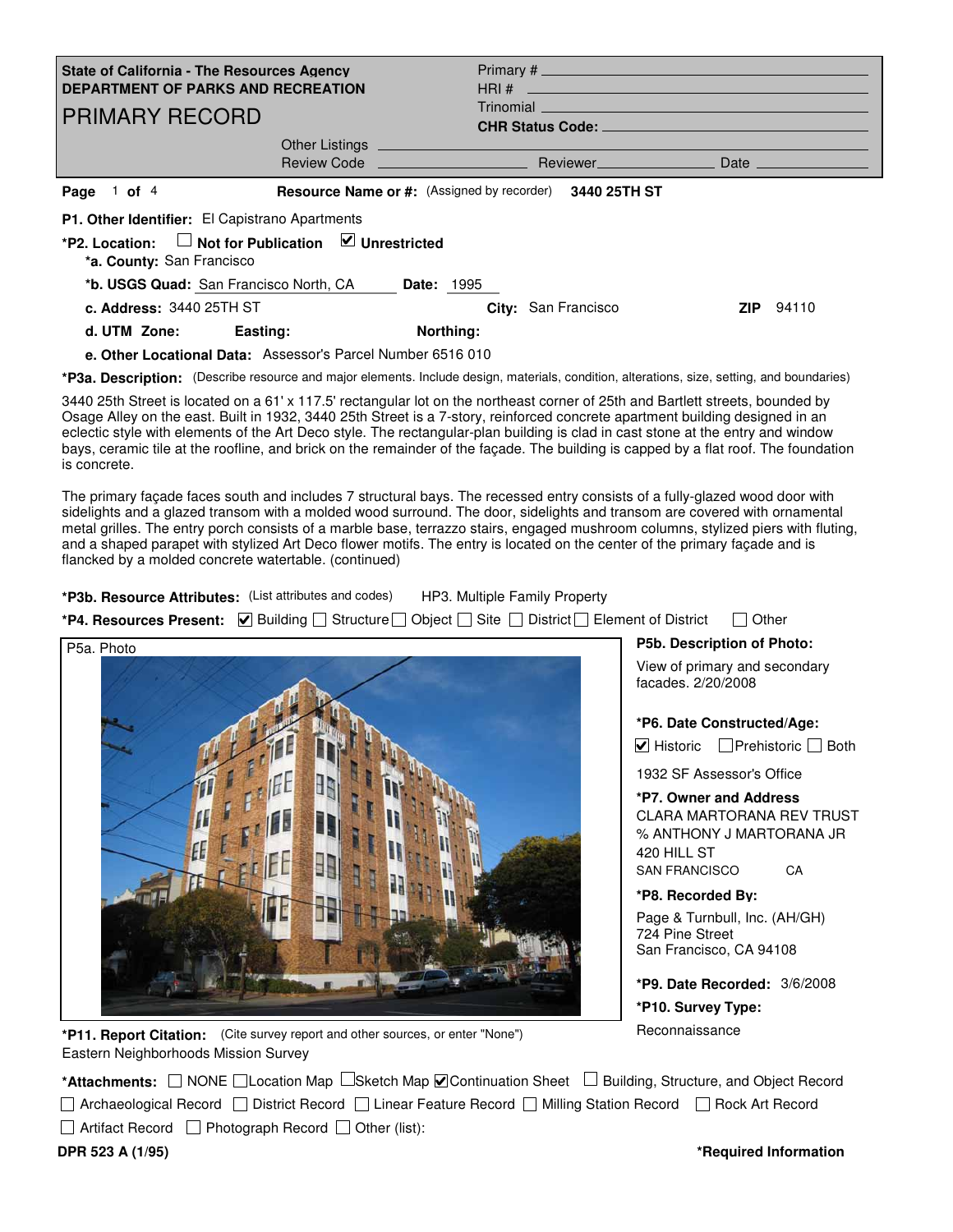| <b>State of California - The Resources Agency</b><br>DEPARTMENT OF PARKS AND RECREATION<br><b>CONTINUATION SHEET</b> |                                                   |                            |              |                                                   |        |
|----------------------------------------------------------------------------------------------------------------------|---------------------------------------------------|----------------------------|--------------|---------------------------------------------------|--------|
| Page $2$ of $4$                                                                                                      | <b>Resource Name or #:</b> (Assigned by recorder) |                            | 3440 25TH ST |                                                   |        |
| *Recorded By: Page & Turnbull, Inc. (AH/GH)                                                                          |                                                   | *Date Recorded: March 2008 |              | $\blacktriangleright$ Continuation $\blacksquare$ | Update |

**\*P3a: Description (continued):**

The secondary (west) façade features 2 integral garages with roll-up metal garage doors. The remainder of the façade consists of alternating angled window bays and flat bays. Each 5-story angled bay features double-hung vinyl and wood-sash windows with spandrel panels. The spandrel panels also feature the same stylized Art Deco floral motif of the entry porch. Each angled bay is capped with a balconette with column-shaped balusters. Above each balconette are 2 segmentally-arched transom windows. The primary façade terminates in blind arcades infilled with ceramic tile and capped by a sculpted frieze with a zig-zag motiff.

The building appears to be in good condition.



View of secondary (west) façade. Source: San Francisco Planning Department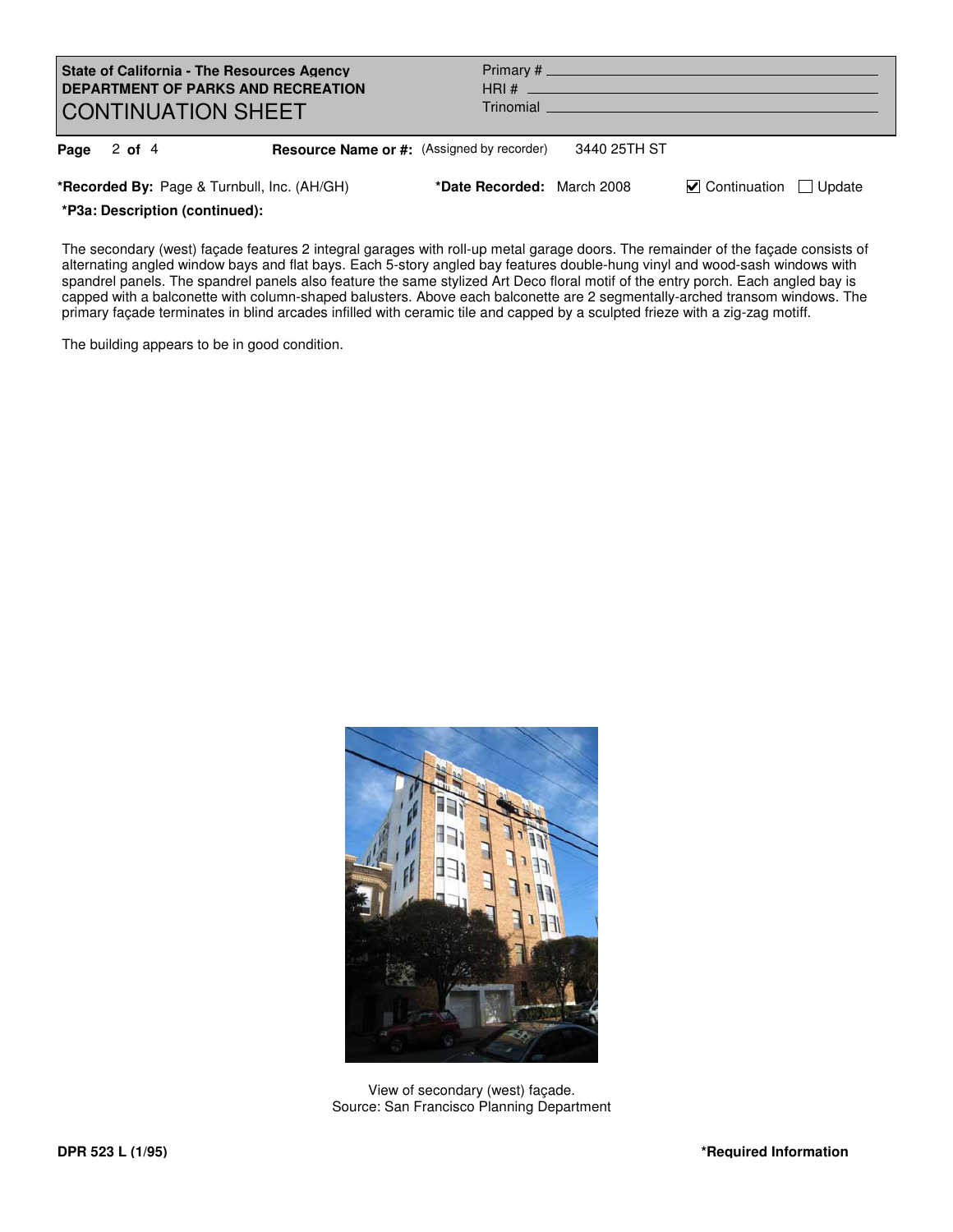**State of California - The Resources Agency DEPARTMENT OF PARKS AND RECREATION** CONTINUATION SHEET Primary # HRI # **Page** 3 of 4 **Resource Name or #:** (Assigned by recorder) 3440 25TH ST \*Recorded By: Page & Turnbull, Inc. (AH/GH) **\*Date Recorded:** March 2008 **Continuation** Update **Trinomial** 



Detail of window bays. Source: San Francisco Planning Department



Detail of roofline. Source: San Francisco Planning Department